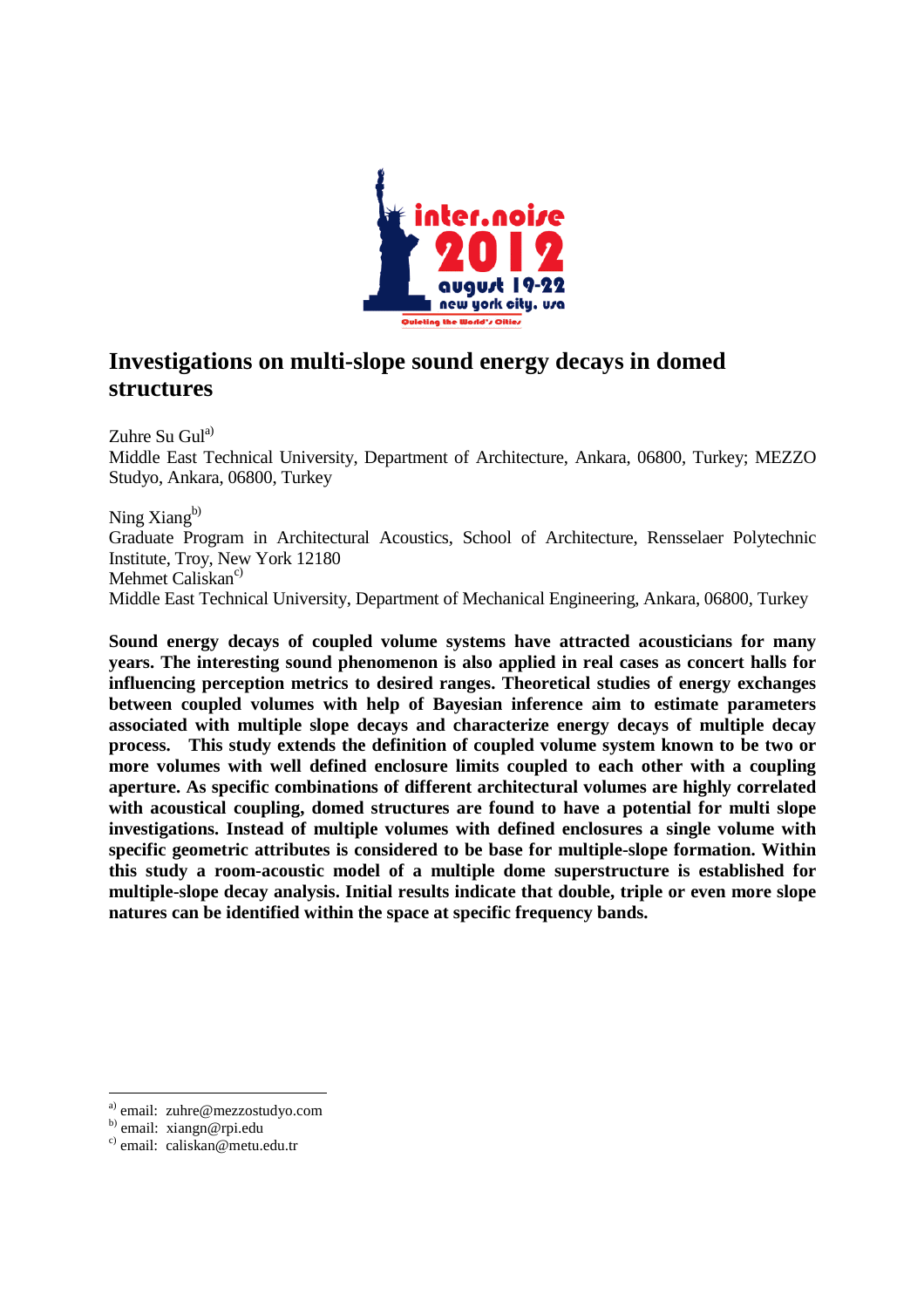#### **1 INTRODUCTION**

 Coupled volume systems have far been investigated for theoretical understanding of peculiar sound energy decay characteristics within such enclosures in order to better orient their use in real cases ranging from large concert halls to much smaller studios. Non-exponential energy decay regarding to its inherent properties of early and late decay/s in very early studies have found to be detrimental due to creating an unfamiliar acoustical impression then has become a design tool in providing a lingering reverberance while maintaining sense of intimacy and clarity.

Until very recently, the main focus of the studies has been the so-called double decay phenomenon which is an observable quality in previous studies in compare to multiple decays. Models and methods are developed with an aim of identifying double-slope decays and quantifying the degree of coupling. The proposed models adapt either one or couple of principle approaches which are statistical theory<sup>1-2</sup>, statistical energy analysis<sup>3</sup>, diffusion models<sup>4-5</sup>, wave theory<sup>6</sup> and geometrical acoustics<sup>7-8</sup>. The state of theory and manual computation and analysis tools have restricted much work to identify only two decay slopes while there is still the probability of the existence of multiple-slope decays within investigated sound energy decays. In a recent study Xiang et al.<sup>9</sup> take a step forward and investigate multiple-slope decays in sound energy decays of coupled-volume systems. Energy exchanges between coupled-volume systems with help of Bayesian inference aim to estimate parameters associated with multiple-slope decays and characterize energy decays of multiple decay processes. In that effort an approach termed Bayesian information criterion (BIC) is introduced to accomplish the decay model selection from a set of competing models.

The non-exponential energy decay is generally expected from a coupled-volume system which is known to be two or more volumes with well defined enclosure limits coupled to each other with a coupling aperture. The major issue in this study is that even single-volume systems with specific architectural compositions can also form non-exponential energy decays. As specific combinations of different architectural volumes are highly correlated with acoustical coupling, domed structures are found to have a potential for featuring multi-slope decays. Instead of multiple volumes with defined enclosures a single volume with specific geometric attributes is considered to be base for the multiple-slope formation. Being part of a larger research project, in this study a room-acoustic model of a multiple dome superstructure is established for multipleslope decay analysis. Bayesian parameter estimation is applied in search of multiple-slope sound energy decay within this single-volume system and results are discussed.

# **2 CASE STUDY**

### **2.1 Süleymaniye Mosque, İstanbul**

 In the extent of a broader research project acoustical fields within couple of multiple dome superstructures are to be investigated by computer model technique and field measurements. This paper presents assessment of multiple decay formation within Süleymaniye Mosque. In this initial phase the room impulse responses are obtained using a ray tracing model. Future work will include field measurements.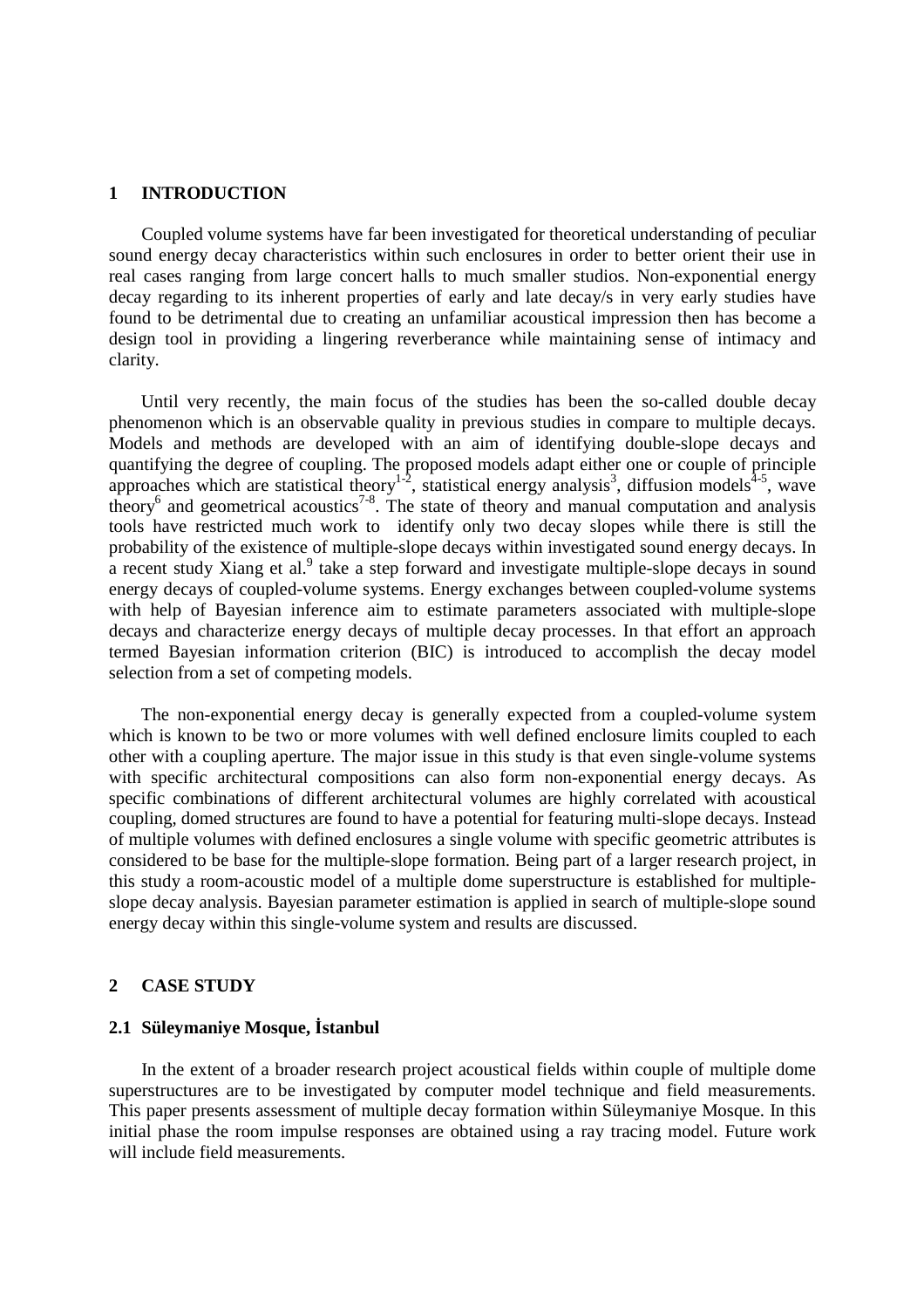Süleymaniye Mosque complex, built in 1559 in İstanbul, is the largest of the Ottoman building enterprises of the time. The domed main structure, together with supplementary spaces sheltered with smaller sized domes is product of a modular system of abstract forms (Fig. 2). The inner plan of the mosque is a rectangle measuring 63 by 69 m. The mosque is covered centrally by a single dome which is supported on two sides by semi domes. Main dome rests on a circular wheel with a diameter of 26 m. The height from the foundation to the impost is 33.70 m. The inner rise of the dome is 14.05 m, and thus the height of the dome from the ground to the keystone is 47.75 m. The interior walls are faced with stone revetments. The ceilings of the pulpits and the royal box, the domical superstructure, and the pendentives are painted. Painted brick domes are decorated with gold foiled pen carvings (Fig. 1). The mihrab and the minbar (pulpit) are of carved white marble and there are stained glass windows on the sides. Wood in interior is mostly used for doors, window frames and furniture. Floor finish of the mosque is carpet with straw backing as stated. Within the Mosque muqarnas/stalactites are used as transition elements as skirting of half domes to enhance the diffusion in mostly curvilinear and concave transition planes by fragmenting the surfaces into much smaller pieces.

# **2.2 Ray Tracing Model**

 A graphical model of the Mosque is generated in SketchUp for use with ODEON room acoustics software version 11.21. The simplified model made up of 3-D face elements is comprised of 38,478 plane surfaces. In the process of modification of the geometry the graphical model is preserved in great detail in order to maximize the effects of domes and scattering surfaces, while keeping the limits of minimum surface dimensions dictated by the software (Fig. 2). Estimated acoustical volume of the mosque is 134,342 m<sup>3</sup>.

The materials that are applied to room surfaces are listed in Table 1 with corresponding sound absorption coefficient data. Scattering coefficients ranging in between 0.1 to 0.5 are attained to surfaces according to differing surface irregularities. In calculation parameters number of late rays is defined to be 329,283 and the impulse response length is set to 15000 ms. Ray tracing is used majorly in sound path analysis. One omni-directional source is defined in front of mihrab at 1.50 m depicting standing imam (Fig. 3). Twenty two receivers are distributed throughout the prayer zone as of standing prayer positions. An impulse response is obtained at each receiver position, which is then exported from ODEON for computational analysis as discussed in following section.

# **3 COMPUTATIONAL ANALYSIS**

### **3.1 Decay Parameter Estimation**

Decay rate and decay order estimation of multiple slopes has always been a challenging task. Methods for identifying double-slope decays and the degree of coupling are proposed. Visual inspection, comparisons of linear-fits of different portions of logarithmic decay functions or applying ratio based quantifiers without considering their absolute values are proved to be scientifically ineffective by some recent studies especially when the decay profile has more than two slopes<sup>10</sup>.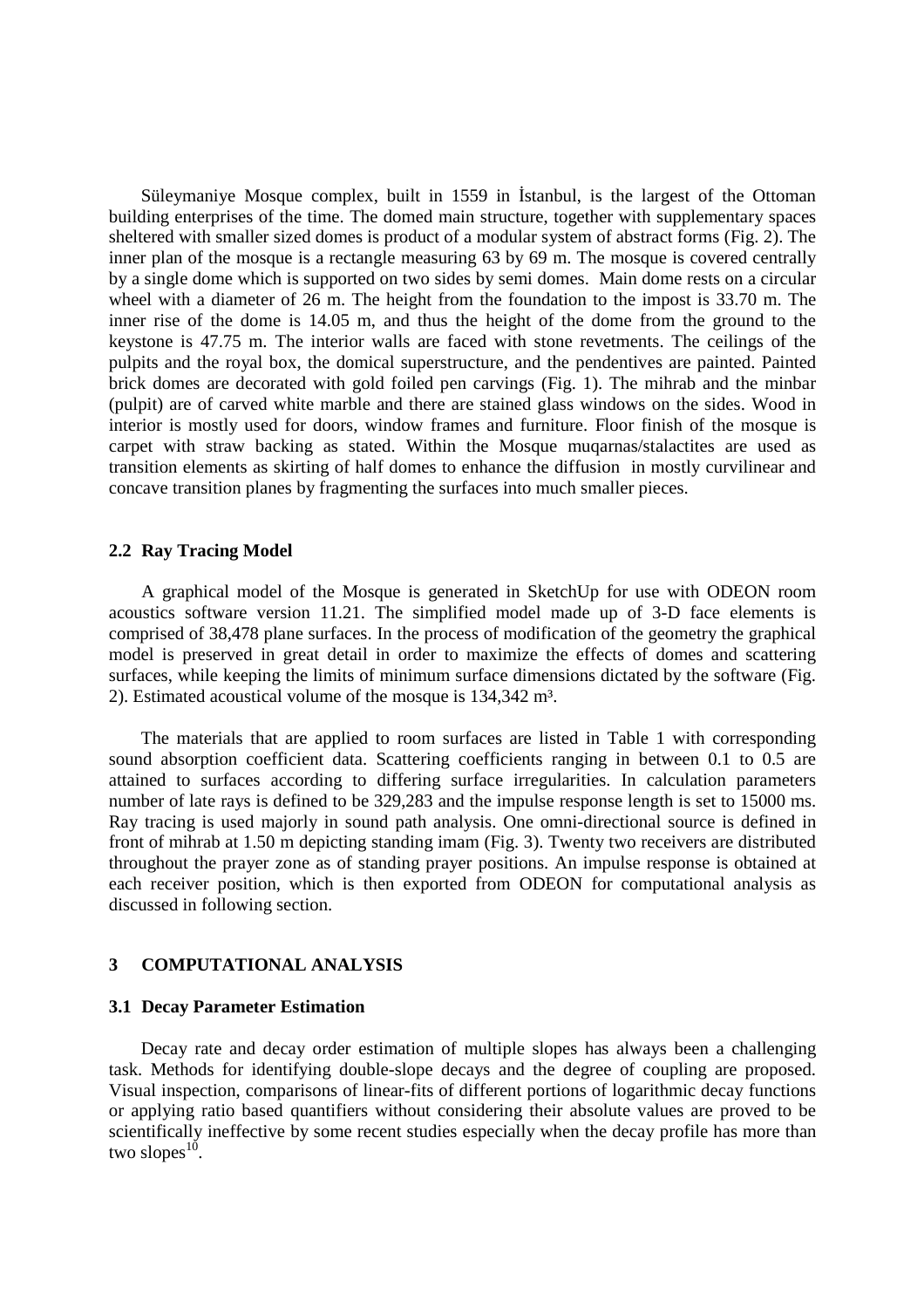Bayesian analysis has long been applied by Xiang et.  $al^{11-13}$  and reliable methods in characterizing sound energy decays consisting of one or two slopes has been presented. In a recent study<sup>9</sup> authors adopted Bayesian formulation in characterization of multiple-slope decays. Two Bayesian formulations are compared using the room impulse responses obtained from coupled scale models. The use of Bayesian Information Criterion (BIC) is found to be an efficient approach in solving Bayesian model selection problems that are suitable for estimating the number of exponential decays. Parametric model describing Schroeder decay function contains decay parameters of  $A_s$  and  $T_s$ , where  $A_s$  is the linear amplitude parameter and related to the level of individual exponential decay terms,  $T<sub>s</sub>$  is the decay time associated with the logarithmic decay slope of individual exponential decay terms, with  $s = 1, 2,..., S$ , and S is the maximum number of exponential decay terms, also termed the decay order.

Evaluating degrees of the curve fitting often leads to over-parameterized models, since increased decay orders always improve curve fitting. The scientifically thorough solution is to evaluate the Bayesian evidence which automatically encapsulates the principle of parsimony, and quantitatively implements Ockham's razor, which prefers simpler models and penalizes overfitting. In the scope of the energy decay analysis among a set of decay models the model yielding the largest BIC value is considered to be the most concise model providing the best fit to the decay function data and at the same time capturing the important exponentially decaying features evident in the data. In following section multiple decay rates are searched by applying BIC for ranking the competing decay models, such as double-slope, triple-slope or quadruple-slope decay models.

# **3.2 Results**

Ray tracing model including source and receivers is initially simulated in ODEON software. Global estimate reverberation time (T30) for the entire space and multi point responses for each receiver are obtained. Global T30 results are very much in line with T30 averaged for 22 receiver points. Average values of T30 over octave bands together with maximum and minimum values over the receiver zone are depicted in Figure 4.

Room impulse responses obtained from ODEON simulation of the modeled Mosque are then computed within the framework of Bayesian approach. The decay order is determined by comparing BIC values of each model with highest score and best fit of model with the Schroeder decay function of real data. In Table 2 in accordance with estimated decay number, *T<sup>s</sup>* over octave bands impulse for five representative receiver points. One case is selected from receiver positions with multiple decay formation for illustration of decay parameters. *As, T<sup>s</sup>* and BIC values of quadruple slope decay model for collected impulse at Receiver no. 10  $(R_{10})$  are given in Table 3. Comparison between Schroeder decay curve and the model curve using quadrupleslope decay model along with decomposed decay lines and turning points are presented in Figure 5.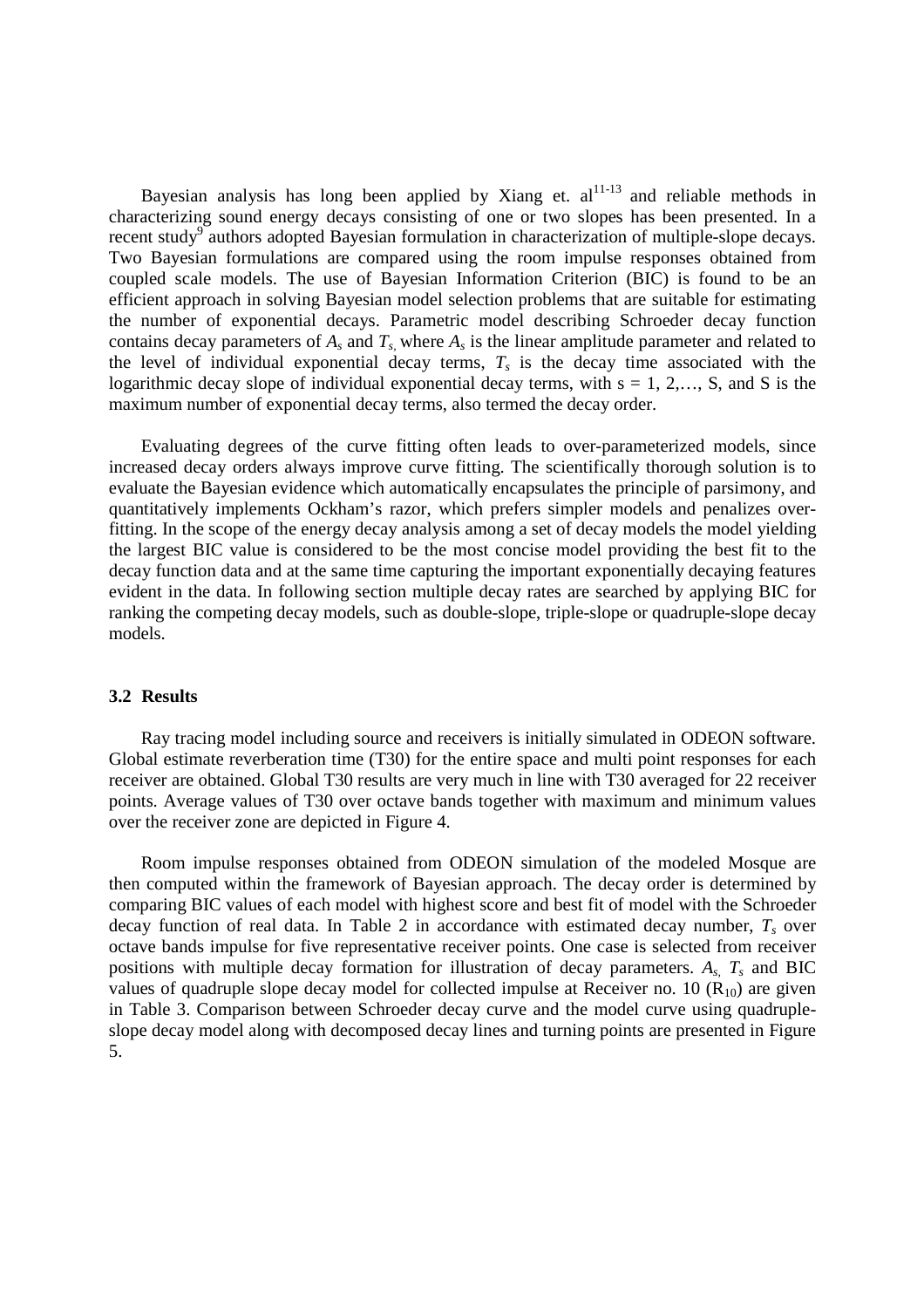# **4 DISCUSSION**

 In the study of multiple decay phenomena a mega Mosque with multiple domes is computersimulated. According to that T30 average for low frequencies (125-250 Hz) is 10.51 s, mid frequency average (500-1000 Hz) is 7.02 s and high frequency average (2000-4000 Hz) is 3.30 s. ODEON ray tracing model indicates that there is a bass build up within the space while reverberation gradually decreases towards the high end of the frequency spectrum. Simulated room impulse responses are used for multiple decay investigation. Double, triple and quadruple decays are observed above 2 kHz. The decay order selection is based on BIC comparison of models that fit well with the Schroeder decay curve. A sample group of calculated decay parameters for receiver locations are presented in Table 2 and 3. Simulated T30 values among different receiver locations show an even distribution. Estimated decay numbers together with *T<sup>s</sup>* values per octave band obtained from Bayesian analysis are pretty much similar for twenty two receiver positions.  $T_I$  values are close to the simulated T30 values in decays where multiple slopes are observed.  $T_{2, 3}$  are at least twice as high as T30 calculated in room acoustics software raising the question of whether this single number reverberation time estimations of ray tracing models are reliable or not considering specific cases.

In this case multiple slopes are not observed in low and mid frequency ranges. This may be due to the fact that the sound field is much diffuse in mid to low frequency range in compare to higher frequencies. The high frequency content of sound scattered from highly reflective wall and ceiling/dome surfaces are encountered with the absorption on the floor. As a result of the large area it covers, the carpet floor finish composes the highest Sabine at frequencies over 2kHz. The concentration of sound absorption at specific locations, in other words the uneven distribution of absorption coefficients, creates the non-diffuse field at corresponding ranges of the frequency spectrum. Multiple decay, or mostly double decay, phenomena has been searched for coupled spaces until recently. Even a single space with undiffused sound field can provide the circumstances for multiple-slope decay formation as in this case.

In this study at one source location, corresponding to imam in front of mihrab, impulse responses are obtained for twenty two receiver locations. A further study should include source at different locations, especially at central points below main and secondary domes, for observing different effects it creates in the sound energy decay. Being part of a larger research project with couple other mega structures to be analyzed, in this paper one real case of multidomed systems is presented. Computer simulation technique is utilized for the initial stage of the case assessment. Real size field measurements will further support validating the findings and enable comparison between real and simulated data in multiple decay investigations.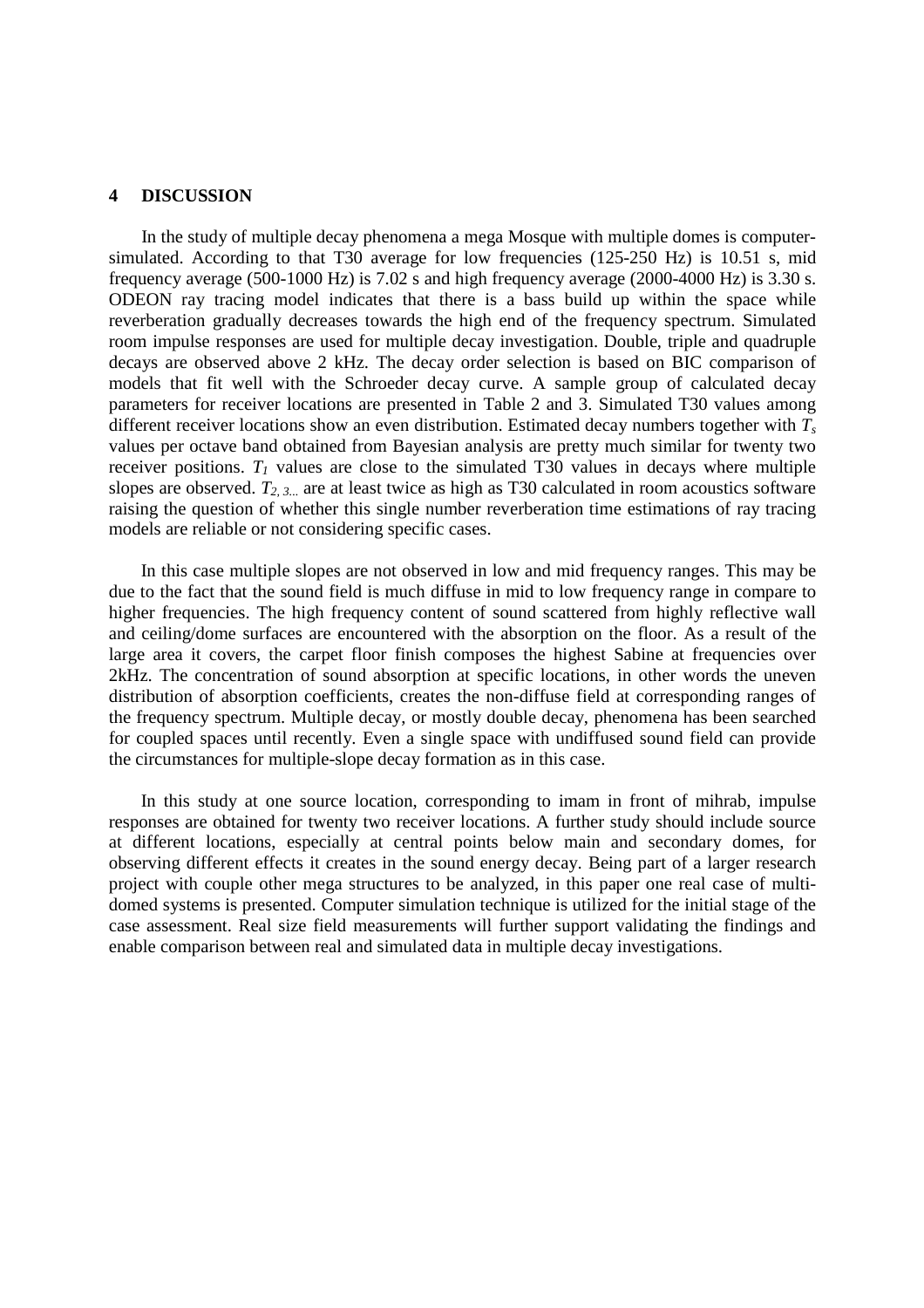### **5 REFERENCES**

- 1. C. F. Eyring, "Reverberation time measurements in coupled rooms", *J. Acoust. Soc. Am.*, **3**(2), 181-206, (1931).
- 2. L. Cremer and H. A. Muller, "Coupled rooms", Chap. 11.3 in *Principles and Applications of Room Acoustics, v.1*, Elsevier, London, 261-292, (1978).
- 3. E. N. Wester and B. R. Mace, "A statistical analysis of acoustical energy flow in two coupled rectangular rooms", *Acta Acustica*, **84**, 114-121, (1998).
- 4. A. Billon, V. Valeau, A. Sakout and J. Picaut, "On the use of a diffusion model for acoustically coupled rooms", *J. Acoust. Soc. Am.*, **120**(4), 2043-2054, (2006).
- 5. N. Xiang, Y. Jing and A. C. Bockman, "Investigation of acoustically coupled enclosures using a diffusion-equation model", *J. Acoust. Soc. Am.*, **126**(3), 1189-1198, (2009).
- 6. C. M. Harris and H. Feshbach, "On the acoustics of coupled rooms", J*. Acoust. Soc. Am.*, **22**(5), 572-578, (1950).
- 7. J. S. Anderson and M. B. Anderson, "Acoustic coupling effects in St Paul's Cathedral, London", *J. Sound and Vib.*, **236**(2), 209-225, (2000).
- 8. L. Nijs, G. Jansens, G. Vermeir and M. Voorden, (2002) "Absorbing surfaces in ray-tracing programs for coupled spaces", *Applied Acoustics*, **63**, 611-626, (2002).
- 9. N. Xiang, P. M. Goggans, T. Jasaand P. Robinson, "Bayesian characterization of multipleslope sound energy decays in coupled-volume systems", *J. Acoust. Soc. Am.*, 129(2), 741-752, (2011).
- 10. N. Xiang, P. Robinson and J. Botts, "Comments on 'Optimum absorption and aperture parameters for realistic coupled volume spaces determined from computational analysis and subjective testing results'" [in J. Acoust. Soc. Am. 127, 223-232 (2010)] (L), *J. Acoust. Soc. Am.*, **127**, 2539-2542, (2010).
- 11. N. Xiang and P. M. Goggans, "Evaluation of decay times in coupled spaces: Bayesian parameter estimation", *J. Acoust. Soc. Am.*, **110**, 1415-1424, (2001).
- 12. N. Xiang and P. M. Goggans, "Evaluation of decay times in coupled spaces: Bayesian decay model selection", *J. Acoust. Soc. Am.*, **113**, 2685-2697, (2003).
- 13. N. Xiang, P. M. Goggans, T. Jasa and M. Kleiner, "Evaluation of decay times in coupled spaces: Reliability analysis of Bayesian decay time estimation", *J. Acoust. Soc. Am.,* **117**, 3707-3715, (2005).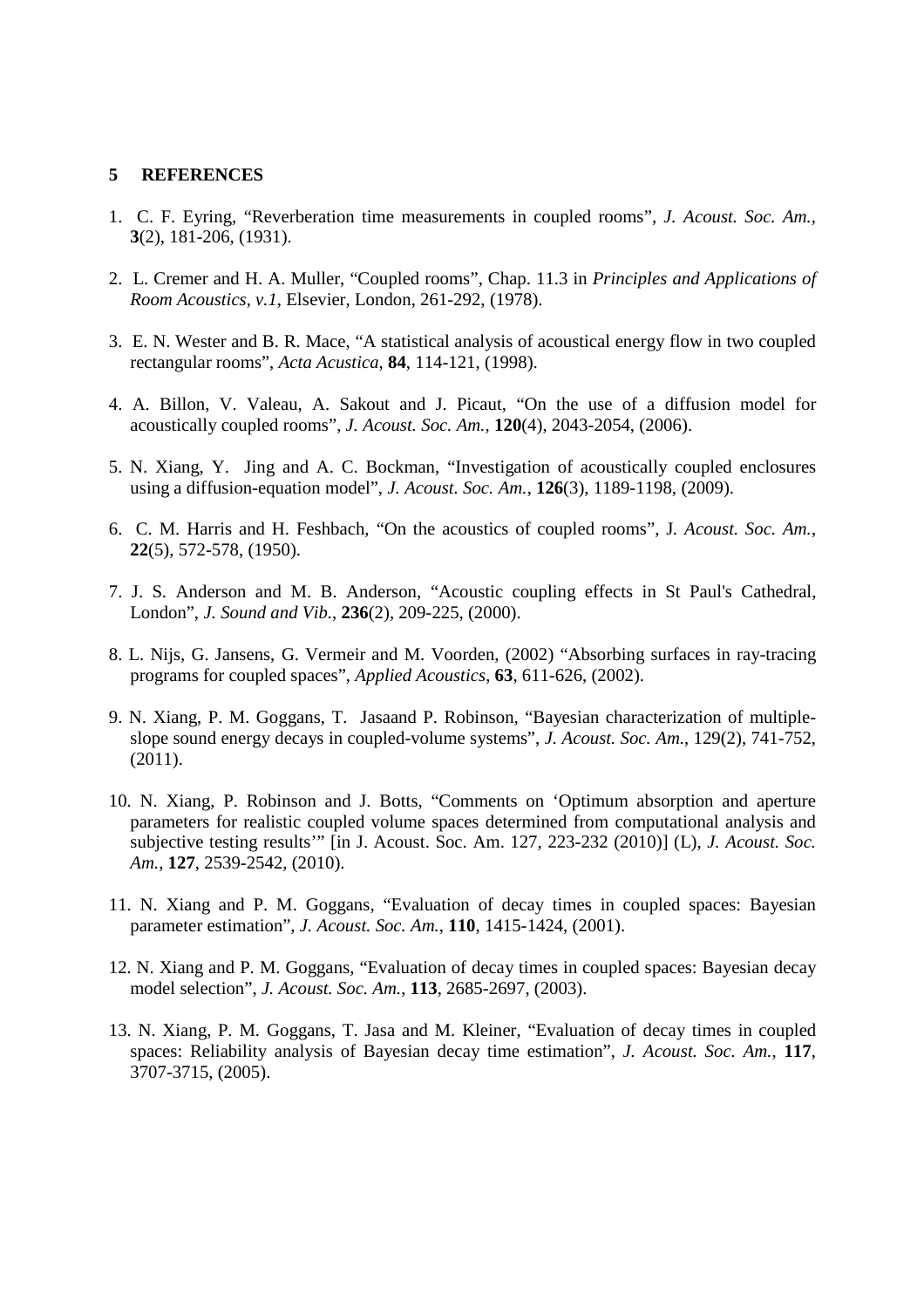*Table 1 - Sound absorption coefficients of materials applied within mosque interior surfaces* 

|                          | Octave band center frequency (Hz) |        |      |      |      |      |
|--------------------------|-----------------------------------|--------|------|------|------|------|
| Material type            | 125                               | 250    | 500  | 1000 | 2000 | 4000 |
| Brick unglazed, painted  | 0.01                              | (0.01) | 0.02 | 0.02 | 0.02 | 0.03 |
| Marble                   | 0.01                              | (0.01) | 0.01 | 0.01 | 0.02 | 0.02 |
| Red/grey stone           | (0.01)                            | 0.02   | 0.03 | 0.07 | 0.09 | 0.10 |
| Doors, solid wood panels | 0.10                              | 0.07   | 0.05 | 0.04 | 0.04 | 0.04 |
| Glazing                  | 0.35                              | 0.25   | 0.18 | 0.12 | 0.07 | 0.04 |
| Carpet                   |                                   |        | 0.23 | 0.41 | 0.59 | 0.61 |

*Table 2 - Ts values over octave bands for estimated decay numbers; impulses obtained at R1, R5, R10, R15 and R20* 

| Receiver     | Octave band center frequency (Hz) |           |           |           |           |            |
|--------------|-----------------------------------|-----------|-----------|-----------|-----------|------------|
| number       | 125                               | 250       | 500       | 1000      | 2000      | 4000       |
| $\mathbf{1}$ | $T_1$ 9.8                         | $T_1$ 9.2 | $T_1 8.3$ | $T_1$ 5.3 | $T_1$ 3.0 | $T_1 2.3$  |
|              |                                   |           |           | $T_2 7.8$ | $T_2$ 5.1 | $T_2$ 4.7  |
|              |                                   |           |           |           | $T_38.9$  | $T_39.0$   |
| 5            | $T_1$ 9.8                         | $T_1$ 9.3 | $T_1 8.4$ | $T_1 5.0$ | $T_1$ 4.1 | $T_1 2.5$  |
|              |                                   |           |           | $T_2 8.0$ | $T_2$ 5.7 | $T_2$ 4.0  |
|              |                                   |           |           |           | $T_3$ 9.3 | $T_3 7.2$  |
|              |                                   |           |           |           |           | $T_4$ 13.3 |
| 10           | $T_1$ 10.0                        | $T_1$ 9.4 | $T_1 8.5$ | $T_1$ 5.5 | $T_1$ 3.9 | $T_1 2.3$  |
|              |                                   |           |           | $T_2$ 7.9 | $T_2$ 5.8 | $T_2$ 4.0  |
|              |                                   |           |           |           | $T_3$ 9.6 | $T_3 8.1$  |
|              |                                   |           |           |           |           | $T_4$ 13.4 |
| 15           | $T_1$ 10.0                        | $T_1$ 9.2 | $T_1 8.5$ | $T_1$ 5.1 | $T_1$ 4.0 | $T_1$ 2.5  |
|              |                                   |           |           | $T_2 8.2$ | $T_2$ 5.8 | $T_2$ 4.0  |
|              |                                   |           |           |           | $T_3$ 9.9 | $T_3$ 7.6  |
|              |                                   |           |           |           |           | $T_4$ 14.7 |
| 20           | $T_1$ 9.9                         | $T_1$ 9.2 | $T_1 8.2$ | $T_1$ 5.5 | $T_1$ 3.3 | $T_1 2.5$  |
|              |                                   |           |           | $T_2$ 7.9 | $T_2$ 5.3 | $T_2$ 4.0  |
|              |                                   |           |           |           | $T_38.9$  | $T_3 7.0$  |
|              |                                   |           |           |           |           | $T_4$ 13.8 |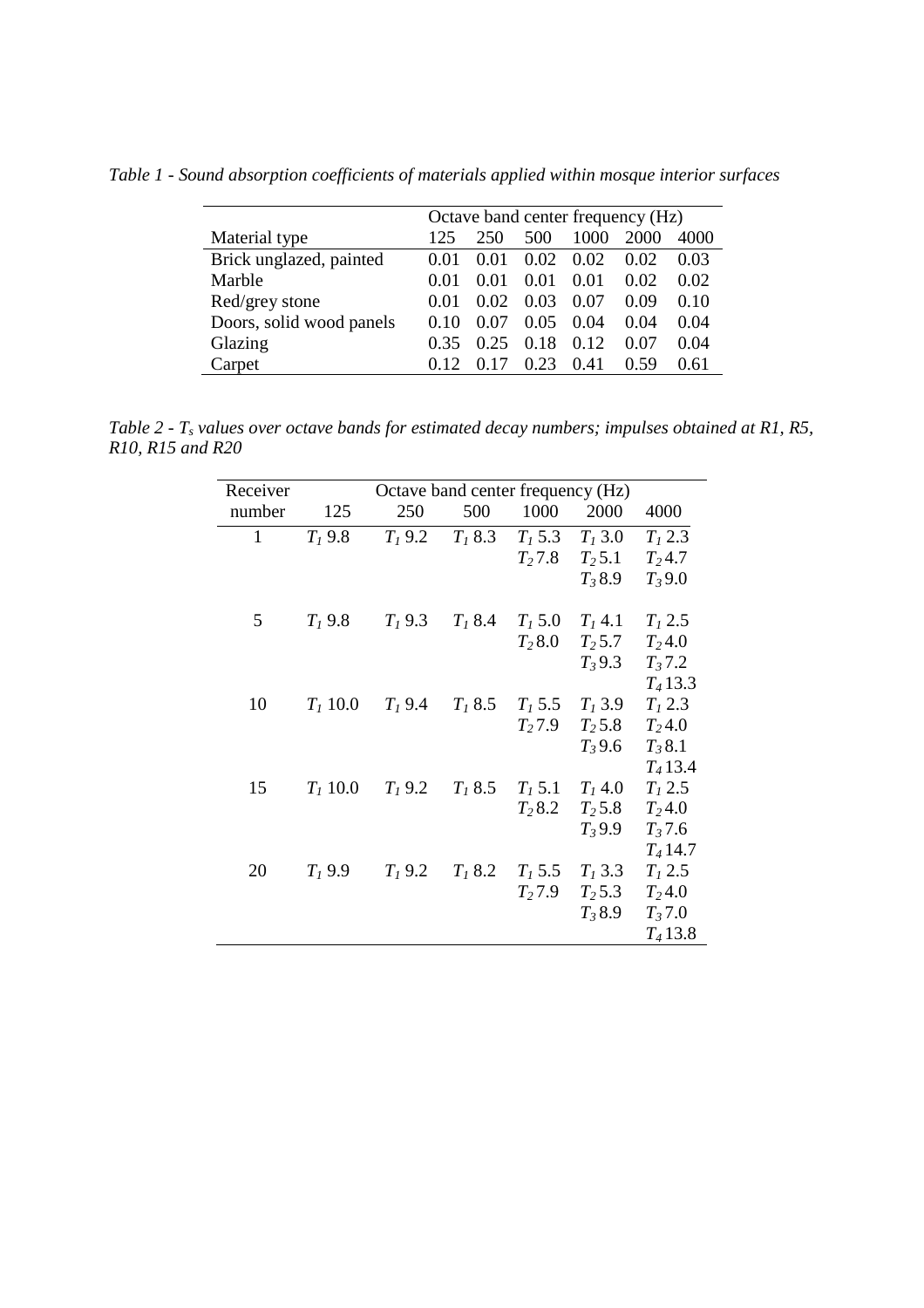| Decay       | $R_{10}$ |
|-------------|----------|
| parameters  | 4kHz     |
| $A_0$ (dB)  | $-107$   |
| $A_I$ (dB)  | $-6.2$   |
| $T_I(s)$    | 2.3      |
| $A_2$ (dB)  | $-9.0$   |
| $T_2(s)$    | 4.0      |
| $A_3$ (dB)  | $-24.1$  |
| $T_3(s)$    | 8.1      |
| $A_4$ (dB)  | $-37.8$  |
| $T_4(s)$    | 13.4     |
| BIC (Neper) | 4702     |

*Table 3 - Decay parameters for impulse response collected at R10, filtered for 4kHz* 



*Fig. 1 - Interior view from Süleymaniye Mosque*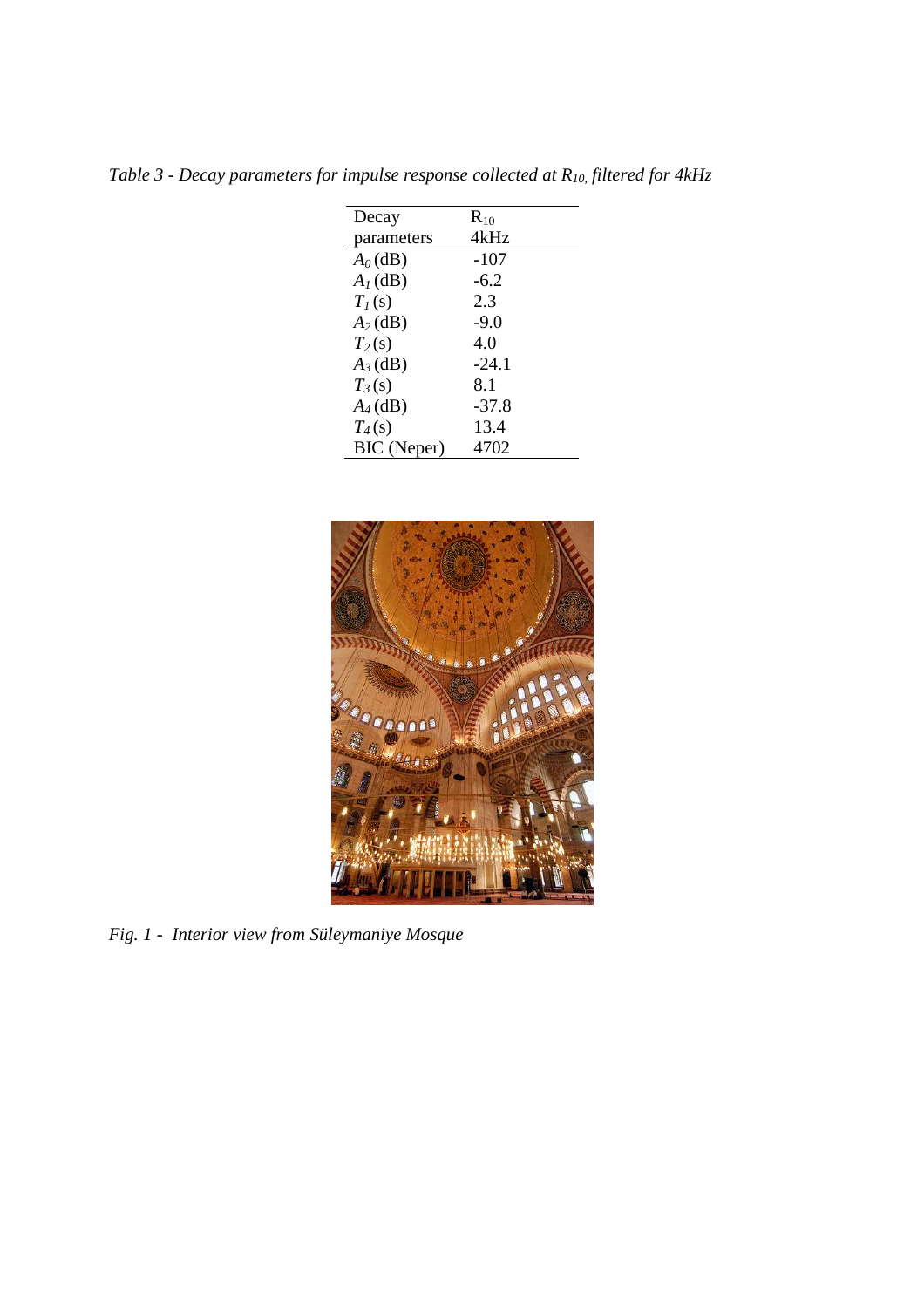

*Fig. 2 - 3D-OpenGl view of modeled Mosque*



*Fig. 3 - ODEON acoustical model with source (red) and receiver (blue) positions*